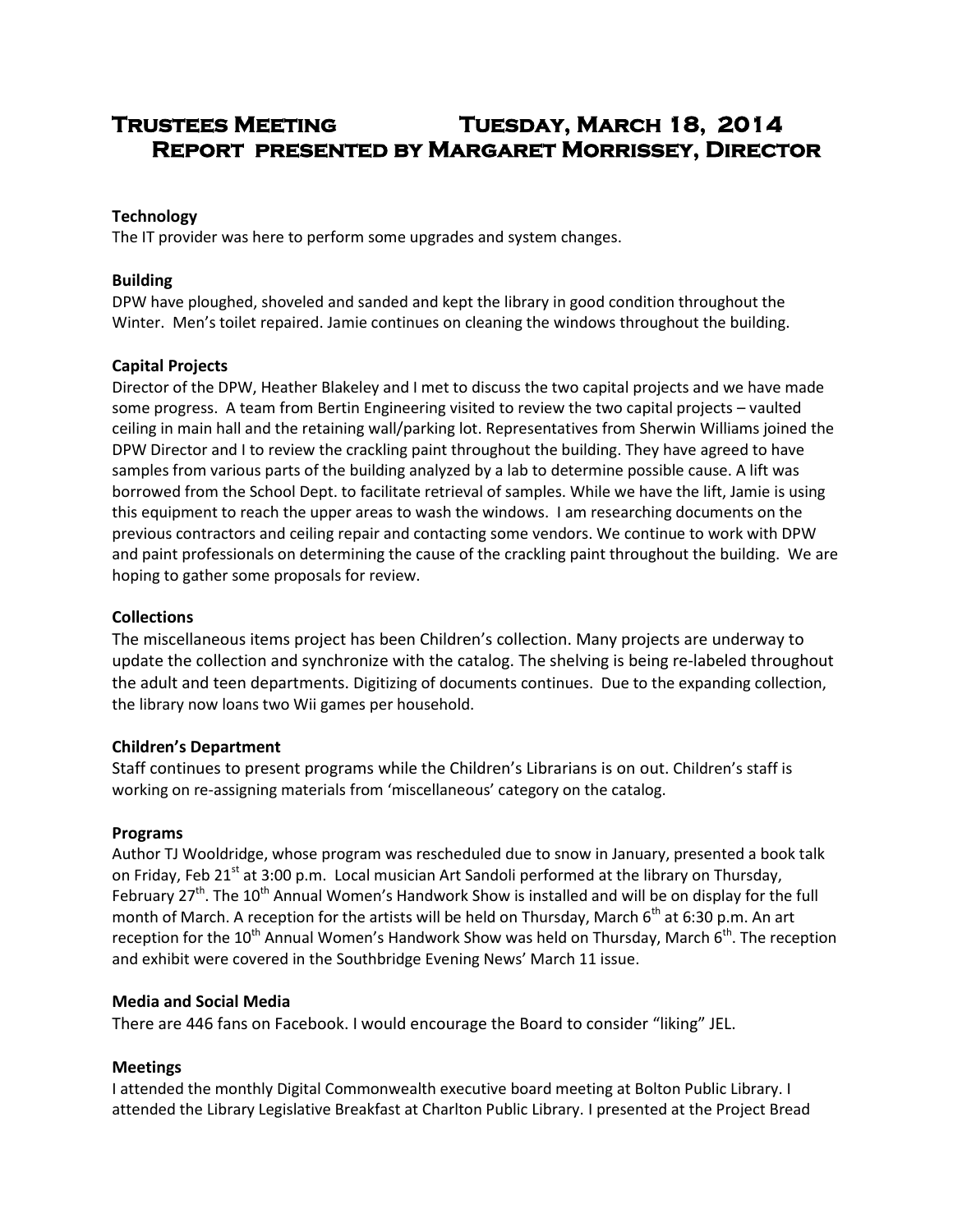Kickoff in Devens and would like to congratulate Sgt. Dingui and Officer Rosa on being presented with an award for their outstanding work for Cops and Kids program.

## **Meetings at JEL**

WCAC Fuel Assistance service is offered on Thursdays – by appointment only AARP volunteers will be here starting Thursday, January 30 to offer tax filing services: Monday mornings and evenings and Thursday evenings – by appointment only. The library staff arranges the schedule and calls to remind the person of their appointment. Digital Commonwealth conducted a day-long training on metadata March 17 and the FOJEL provided light refreshments.

# **FOJEL**

Friends of Jacob Edwards Library will have their annual book sale 3/27-3/29.

# **Grants**

The March 20 program with Boys of the Town will be the first Southbridge Cultural Council grant funded program.

# **Staffing**

Children's Librarian is still on sick leave and staff continues to fill in and continue the programs. Director and Circ Supervisor are working on orientation procedures for new hires.

# **Training**

The training of the new staff member is complete. The digital draft of the Safety and Evacuation manual is being reviewed by staff and will be presented for comment at the next board meeting.

## **Trustees Appointments**

There is still one vacancy on the board (Town appointee) and the postings have yielded some inquiries

## **Volunteers/Tax Abatement**

I am in discussion with Council on Aging about AARP conference Volunteer has been assisting with scanning of some documents.

## **Centennial Events**

Second full draft of the history of the library was delivered by Via Appia Press. Dick Whitney and I have been reviewing the manuscript.

## **Digitization**

A DVD copy of the Dedication of the WW1 Memorial and the 1938 parade in Southbridge has been digitized

## **Everbridge Emergency Notification System**

Posted notice on library Facebook page regarding the Everbridge Emergency Alert System. Staff is available to assist anyone in the community that needs assistance signing up.